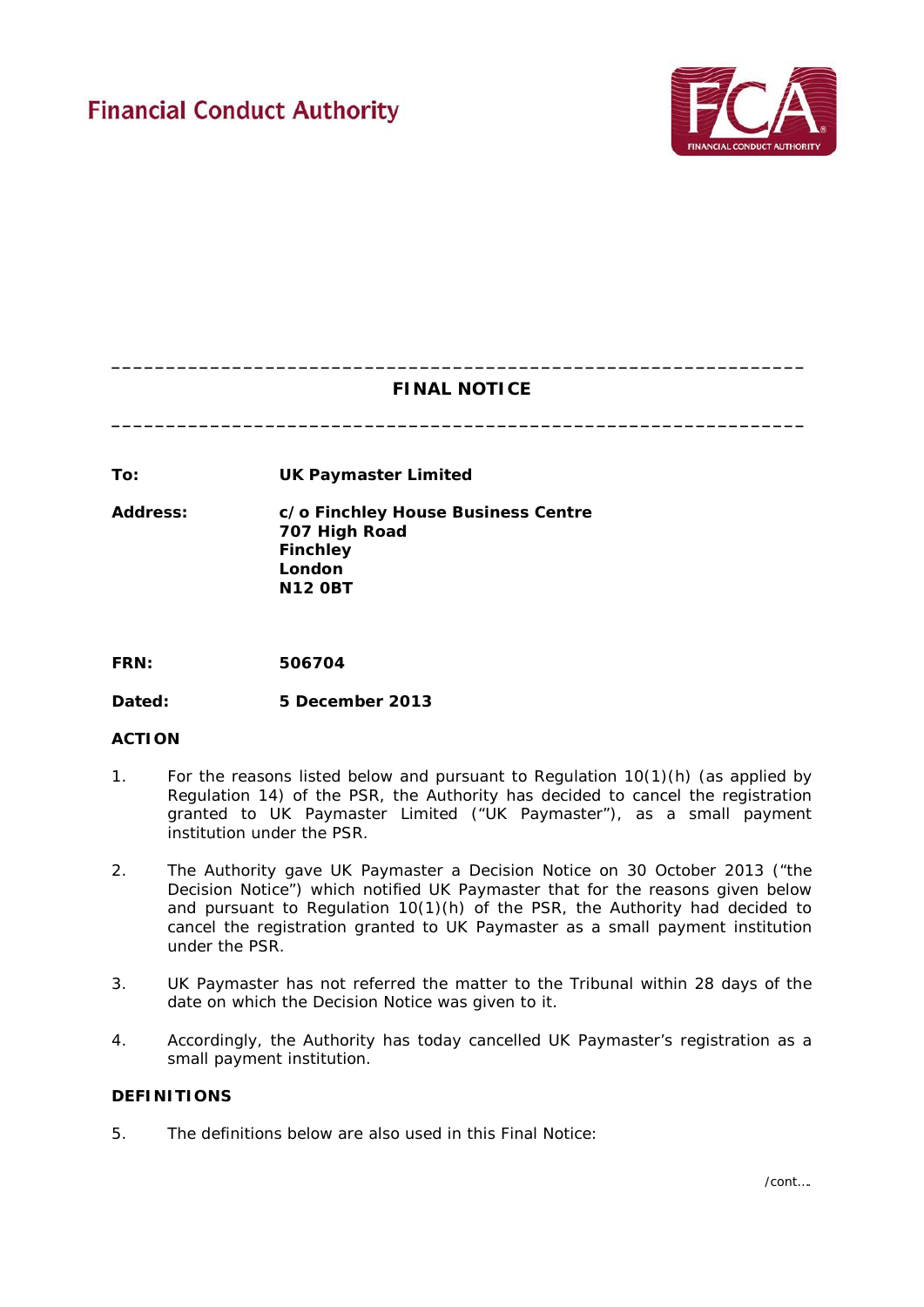"the Act" means the Financial Services and Markets Act 2000;

"the Authority" means the body corporate previously known as the Financial Services Authority and renamed on 1 April 2013 as the Financial Conduct Authority;

"the PSR" means the Payment Services Regulations 2009;

"the Tribunal" means the Upper Tribunal (Tax and Chancery Chamber).

#### **REASONS FOR THE ACTION**

6. On the basis of the facts and matters and conclusions described in the Warning Notice given to UK Paymaster dated 2 October 2013, and in the Decision Notice, the Authority has concluded that UK Paymaster has failed to pay fees and levies totalling £460 owed to the Authority, which were due for payment by 24 October 2012, and has failed to respond adequately to the Authority's repeated requests that it pay the fees and levies. These failings lead the Authority to conclude that UK Paymaster has failed to demonstrate a readiness and willingness to comply with its ongoing regulatory obligations and to deal with the Authority in an open and co-operative way. Therefore it is desirable to cancel UK Paymaster's registration as a small payment institution in order to protect the interests of consumers, in accordance with Regulation 10(1)(h) of the PSR (as applied by Regulation 14).

#### **DECISION MAKER**

7. The decision which gave rise to the obligation to give this Final Notice was made by the Regulatory Decisions Committee.

## **IMPORTANT**

8. This Final Notice is given to UK Paymaster in accordance with section 390(1) of the Act (as applied by paragraph 7(b) of Part 1 of Schedule 5 to the PSR).

# **Publicity**

- 9. Sections 391(4), 391(6) and 391(7) of the Act (as applied by paragraph 7(c) of Part 1 of Schedule 5 of the PSR) apply to the publication of information about the matter to which this Final Notice relates. Under those provisions, the Authority must publish such information about the matter to which this Final Notice relates as the Authority considers appropriate. The information may be published in such manner as the Authority considers appropriate. However, the Authority may not publish information if such publication would, in the opinion of the Authority, be unfair to UK Paymaster or prejudicial to the interests of consumers.
- 10. The Authority intends to publish such information about the matter to which this Final Notice relates as it considers appropriate.